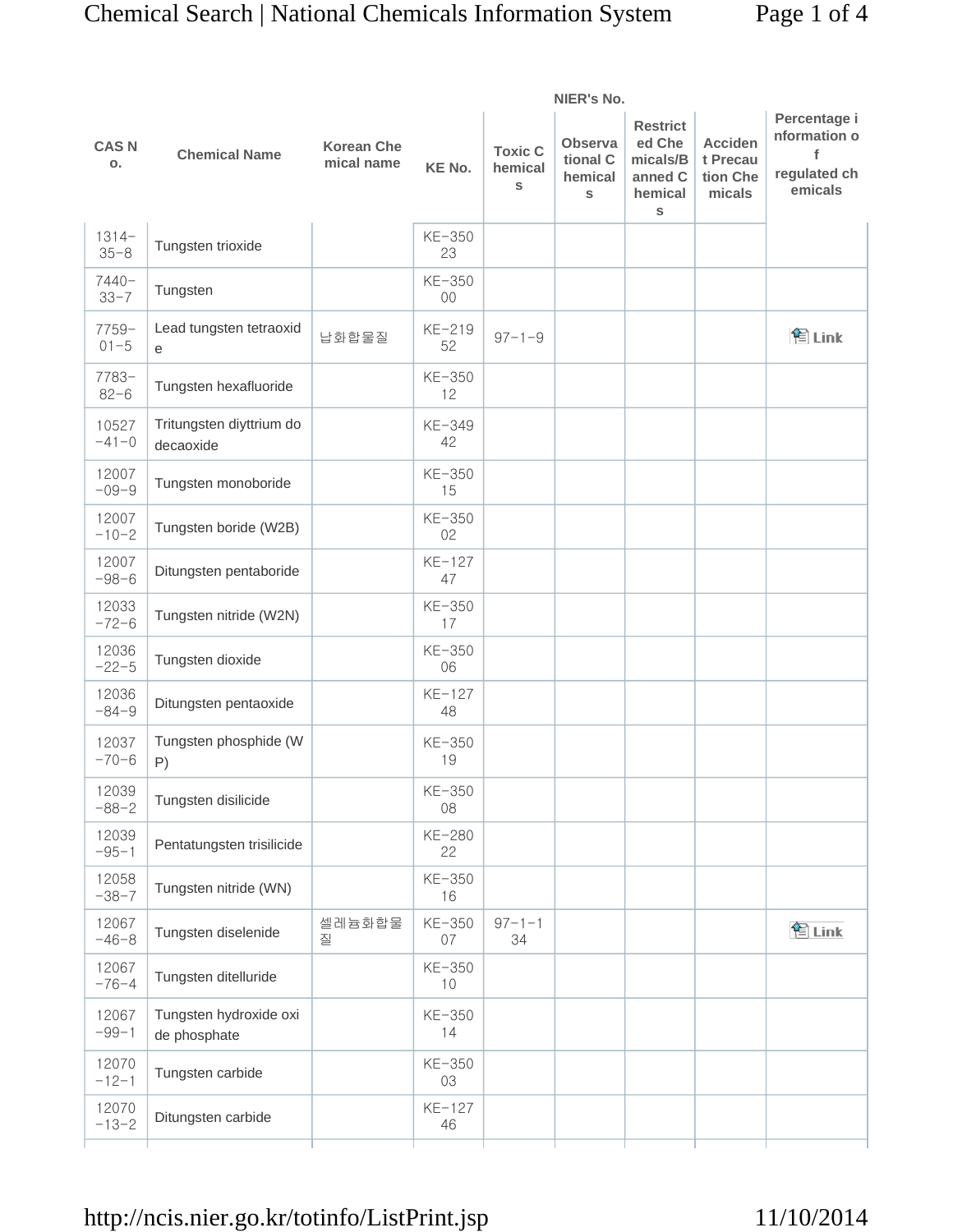| 12138<br>$-09-9$   | Tungsten disulfide                        |       | KE-350<br>09   |              |  |       |
|--------------------|-------------------------------------------|-------|----------------|--------------|--|-------|
| 12228<br>$-69-2$   | Tungsten diboride                         |       | KE-350<br>04   |              |  |       |
| 12398<br>$-61 - 7$ | Diammonium tetratungs<br>ten tridecaoxide |       | KE-098<br>29   |              |  |       |
| 12608<br>$-26-3$   | Tetratungsten undecao<br>xide             |       | KE-337<br>11   |              |  |       |
| 12627<br>$-39-3$   | Tungsten boride                           |       | KE-350<br>01   |              |  |       |
| 12627<br>$-71-3$   | Tungsten sulfide                          |       | KE-350<br>20   |              |  |       |
| 12737<br>$-98-3$   | Lead tungsten oxide                       | 납화합물질 | KE-219<br>51   | $97 - 1 - 9$ |  | 图Link |
| 13283<br>$-01-7$   | Tungsten hexachloride                     |       | KE-350<br>11   |              |  |       |
| 13454<br>$-74-5$   | Dicerium tritungsten do<br>decaoxide      |       | KE-100<br>37   |              |  |       |
| 13465<br>$-93-5$   | Disilver tungsten tetrao<br>xide          |       | $KE-122$<br>79 |              |  |       |
| 13520<br>$-76-8$   | Tungsten dichloride dio<br>xide           |       | KE-350<br>05   |              |  |       |
| 13520<br>$-78 - 0$ | Tungsten tetrachloride<br>oxide           |       | KE-350<br>22   |              |  |       |
| 13587<br>$-19-4$   | Dicesium tungsten tetra<br>oxide          |       | KE-100<br>50   |              |  |       |
| 13597<br>$-52-9$   | Dirubidium tungsten tetr<br>aoxide        |       | $KE-122$<br>53 |              |  |       |
| 13597<br>$-56-3$   | Tungsten zinc tetraoxid<br>е              |       | KE-350<br>24   |              |  |       |
| 13701<br>$-71-8$   | Discandium tritungsten<br>dodecaoxide     |       | KE-122<br>66   |              |  |       |
| 13701<br>$-73-0$   | Disamarium tritungsten<br>dodecaoxide     |       | $KE-122$<br>61 |              |  |       |
| 13870<br>$-24-1$   | Iron tungsten tetraoxide                  |       | KE-211<br>40   |              |  |       |
| 13939<br>$-41-8$   | Dilanthanum tritungsten<br>dodecaoxide    |       | KE-109<br>78   |              |  |       |
| 14040<br>$-11-0$   | Hexacarbonyltungsten                      |       | KE-184<br>00   |              |  |       |
| 14177<br>$-51-6$   | Nickel tungsten tetraoxi<br>de            |       | KE-258<br>77   |              |  |       |
|                    |                                           |       |                |              |  |       |

# http://ncis.nier.go.kr/totinfo/ListPrint.jsp 11/10/2014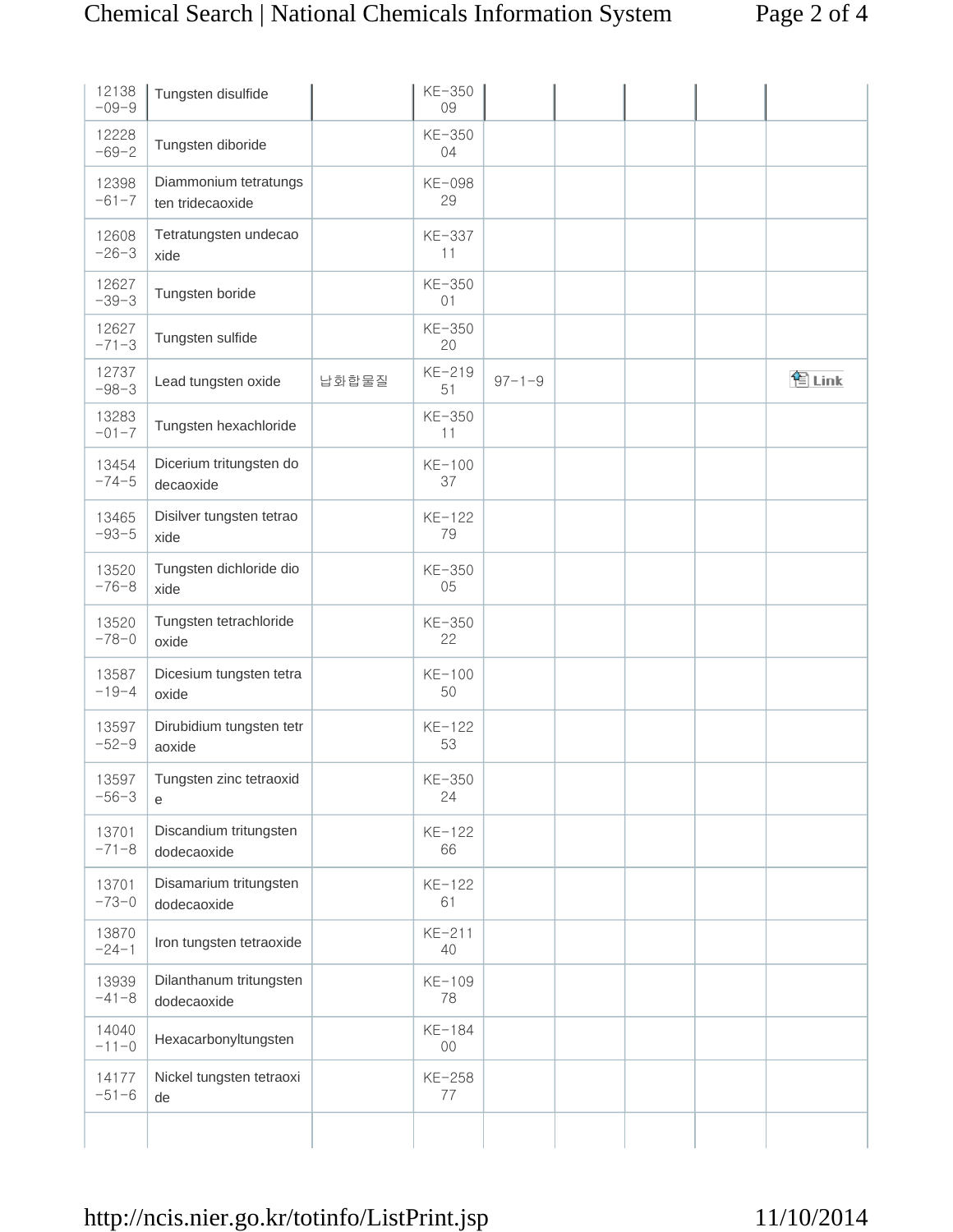| 15123<br>$-82-7$          | Dialuminium tritungsten<br>dodecaoxide                                                                                                   |                                           | KE-096<br>97          |              |  |       |
|---------------------------|------------------------------------------------------------------------------------------------------------------------------------------|-------------------------------------------|-----------------------|--------------|--|-------|
| 15126<br>$-31-5$          | Dieuropium tritungsten<br>dodecaoxide                                                                                                    |                                           | KE-105<br>36          |              |  |       |
| 16853<br>$-74-0$          | Ditungsten zirconium o<br>ctaoxide                                                                                                       |                                           | KE-127<br>49          |              |  |       |
| 37220<br>$-39-6$          | Bismuth tungsten oxide                                                                                                                   |                                           | KE-033<br>70          |              |  |       |
| 37382<br>$-36-8$          | Lanthanum tungsten ox<br>ide                                                                                                             |                                           | KE-218<br>57          |              |  |       |
| 39318<br>$-18-8$          | Tungsten oxide                                                                                                                           |                                           | KE-350<br>18          |              |  |       |
| 39377<br>$-60-1$          | Tungsten titanium tanta<br>lum carbide                                                                                                   |                                           | $KE-05-$<br>1342      |              |  |       |
| 39377<br>$-63-4$          | Titanium tungsten                                                                                                                        |                                           | KE-339<br>30          |              |  |       |
| 39455<br>$-56-6$          | Chromium tungsten oxi<br>de                                                                                                              |                                           | KE-060<br>22          |              |  |       |
| 51312<br>$-42-6$          | Sodium tungsten hydro<br>xide oxide phosphate                                                                                            |                                           | KE-316<br>41          |              |  |       |
| 52350<br>$-17-1$          | Cesium tungsten oxide                                                                                                                    |                                           | $2012 - 3$<br>$-5538$ |              |  |       |
| 69011<br>$-05-8$          | Nickel titanium oxide tu<br>ngsten (NiTi20O35(WO<br>6)2)                                                                                 |                                           | KE-258<br>75          |              |  |       |
| 75535<br>$-38-5$          | Magnesium oxide (Mg<br>O), solid soln. with tung<br>sten oxide (WO3)                                                                     | 산화 마그네<br>슘 (MgO), 산<br>화 텅스텐과<br>의 고체 용액 | KE-227<br>30          |              |  |       |
| 94094<br>$-29-8$          | Tungsten tetraboridecar<br>bide                                                                                                          |                                           | KE-350<br>21          |              |  |       |
| 10211<br>$0 - 22$<br>$-5$ | Barium oxide (BaO), sol<br>id soln. with calcium oxi<br>de, strontium oxide and<br>tungsten oxide (WO3),<br>cerium and terbium-dop<br>ed |                                           | KE-020<br>78          |              |  |       |
| 10211<br>$0 - 23$<br>$-6$ | Barium oxide (BaO), sol<br>id soln. with calcium oxi<br>de, strontium oxide and<br>tungsten oxide (WO3),<br>europium-doped               |                                           | KE-020<br>79          |              |  |       |
| 10211<br>$0 - 24$<br>$-7$ | Barium oxide (BaO), sol<br>id soln. with calcium oxi<br>de, strontium oxide and                                                          | 납화합물질                                     | KE-020<br>80          | $97 - 1 - 9$ |  | 图Link |

# http://ncis.nier.go.kr/totinfo/ListPrint.jsp 11/10/2014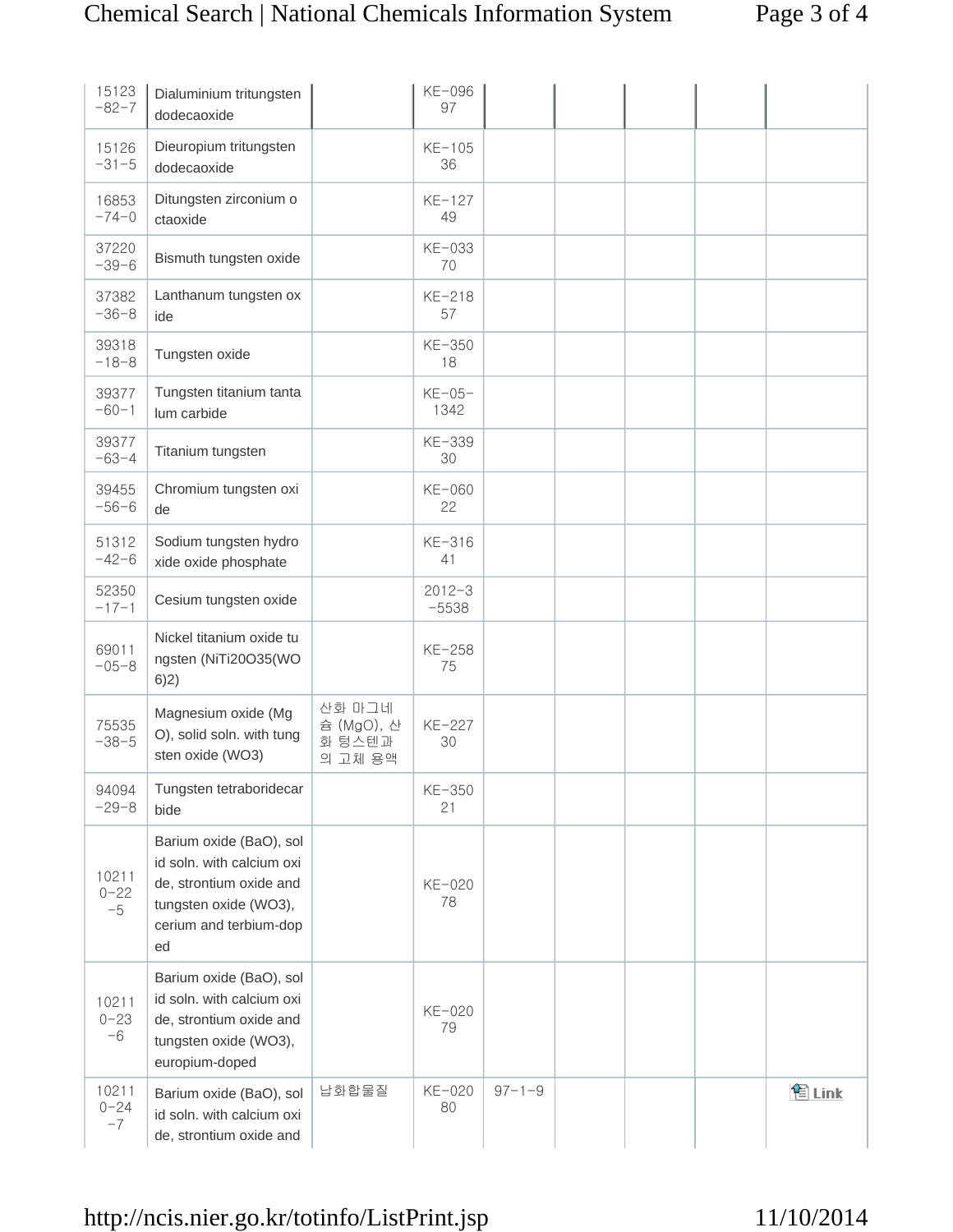# Chemical Search | National Chemicals Information System Page 4 of 4

|                           | tungsten oxide (WO3), I<br>ead-doped                                                                                       |        |                |                    |  |        |
|---------------------------|----------------------------------------------------------------------------------------------------------------------------|--------|----------------|--------------------|--|--------|
| 10211<br>$0 - 25$<br>$-8$ | Barium oxide (BaO), sol<br>id soln. with calcium oxi<br>de, strontium oxide and<br>tungsten oxide (WO3),<br>samarium-doped |        | $KE-020$<br>81 |                    |  |        |
| 10211<br>$0 - 30$<br>$-5$ | Cadmium oxide (CdO),<br>solid soln. with magnesi<br>um oxide, tungsten oxid<br>e (WO3) and zinc oxide                      | 카드뮴화합물 | KE-044<br>19   | $97 - 1 - 2$<br>50 |  | 图 Link |
| 10211<br>$0 - 52$<br>$-1$ | Leach residues, tungste<br>n ore                                                                                           |        | KE-218<br>86   |                    |  |        |
| 10211<br>$0 - 53$<br>$-2$ | Residues, tungsten-ma<br>nufg. magnetic sepn.                                                                              |        | KE-301<br>56   |                    |  |        |
| 10211<br>$0 - 54$<br>$-3$ | Residues, tungsten-ma<br>nufg. solvent extn.                                                                               |        | KE-301<br>57   |                    |  |        |
| 10242<br>$3 - 88$<br>$-1$ | Slags, tungsten-refining                                                                                                   |        | KE-313<br>08   |                    |  |        |
| 10747<br>$7 - 35$<br>$-0$ | Tungsten hydroxide                                                                                                         |        | KE-350<br>13   |                    |  |        |
|                           | Magnesium tungsten ox<br>ide                                                                                               |        | KE-227<br>61   |                    |  |        |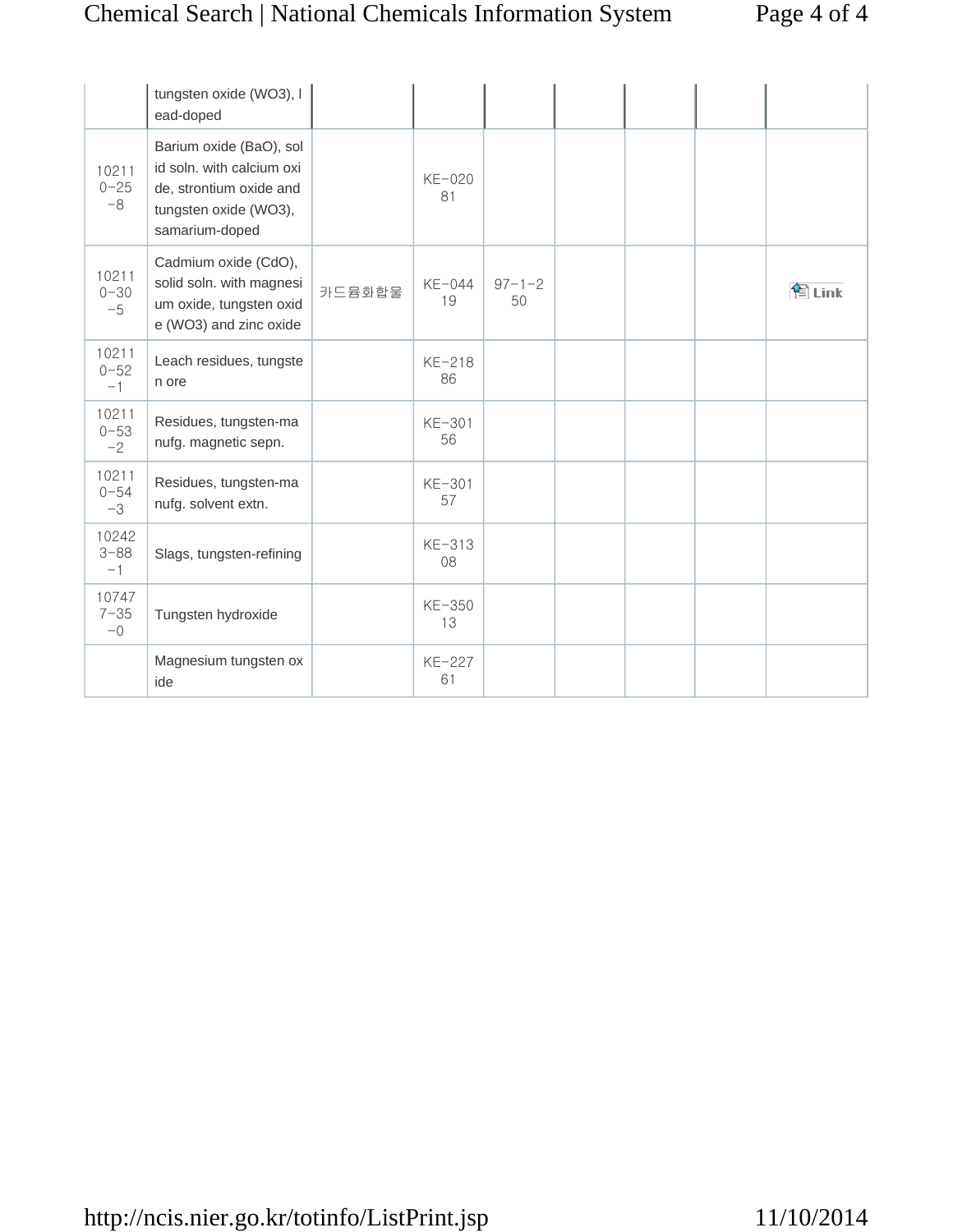|                               |                                                                                                                                                                                                                                                                                                                                                                                                                                                                                | NIER's No.                                                                                                                                                                                                                             |                  |                                |                                            |                                                                  |                                                  |                                                         |  |
|-------------------------------|--------------------------------------------------------------------------------------------------------------------------------------------------------------------------------------------------------------------------------------------------------------------------------------------------------------------------------------------------------------------------------------------------------------------------------------------------------------------------------|----------------------------------------------------------------------------------------------------------------------------------------------------------------------------------------------------------------------------------------|------------------|--------------------------------|--------------------------------------------|------------------------------------------------------------------|--------------------------------------------------|---------------------------------------------------------|--|
| <b>CASN</b><br>$\mathbf{o}$ . | <b>Chemical Name</b>                                                                                                                                                                                                                                                                                                                                                                                                                                                           | <b>Korean Che</b><br>mical name                                                                                                                                                                                                        | <b>KE No.</b>    | <b>Toxic C</b><br>hemical<br>S | <b>Observa</b><br>tional C<br>hemical<br>S | <b>Restrict</b><br>ed Che<br>micals/B<br>anned C<br>hemical<br>S | <b>Acciden</b><br>t Precau<br>tion Che<br>micals | Percentage i<br>nformation o<br>regulated ch<br>emicals |  |
| $1325 -$<br>$75 - 3$          | N-[4-[[4-(Diethylamino)<br>phenyl]phenylmethylen<br>e]-2,5-cyclohexadien-1-<br>ylidene]-N-ethyl ethana<br>minium molybdatetungs<br>tatephosphate                                                                                                                                                                                                                                                                                                                               |                                                                                                                                                                                                                                        | $KE-104$<br>23   |                                |                                            |                                                                  |                                                  |                                                         |  |
| $1326 -$<br>$04 - 1$          | 3,6-Bis(diethylamino)-9<br>-[2-(ethoxycarbonyl)phe<br>nyl]xanthylium molybda<br>tetungstatephosphate                                                                                                                                                                                                                                                                                                                                                                           |                                                                                                                                                                                                                                        | KE-030<br>18     |                                |                                            |                                                                  |                                                  |                                                         |  |
| 7790-<br>$85 - 4$             | Cadmium wolframate<br>[이명: Cadmium tungst<br>ate]                                                                                                                                                                                                                                                                                                                                                                                                                              | 텡스텐산카드<br>늄                                                                                                                                                                                                                            | KE-044<br>48     | $97 - 1 - 2$<br>50             |                                            |                                                                  |                                                  | 图 Link                                                  |  |
| 11120<br>$-25-5$              | Ammonium paratungsta<br>te                                                                                                                                                                                                                                                                                                                                                                                                                                                     |                                                                                                                                                                                                                                        | $KE-017$<br>22   |                                |                                            |                                                                  |                                                  |                                                         |  |
| 13595<br>$-87-4$              | Dibismuth tritungstate                                                                                                                                                                                                                                                                                                                                                                                                                                                         |                                                                                                                                                                                                                                        | KE-099<br>10     |                                |                                            |                                                                  |                                                  |                                                         |  |
| 14177<br>$-46-9$              | Manganese tungstate<br>(MnWO4)                                                                                                                                                                                                                                                                                                                                                                                                                                                 |                                                                                                                                                                                                                                        | KE-230<br>54     |                                |                                            |                                                                  |                                                  |                                                         |  |
| 15552<br>$-14-4$              | Dibarium calcium wolfra<br>mate; Tungstate (WO6<br>6-), barium calcium (1:<br>$2:1$ ), (OC-6-11)-                                                                                                                                                                                                                                                                                                                                                                              |                                                                                                                                                                                                                                        | $KE-05-$<br>0439 |                                |                                            |                                                                  |                                                  |                                                         |  |
| 61725<br>$-50-6$              | N-[4-[[4-(Dimethylamin<br>o)phenyl]phenylmethyle<br>ne]-2,5-cyclohexadien-<br>1-ylidene]-N-methylmet<br>hanaminium molybdatet<br>ungstatephosphate<br>[이명: Methanaminiu<br>m, $N-[4-[4-(diment)]$<br>ylamino)phenyl]phenyl<br>methylene]-2,5-cyclo<br>hexadien-1-ylidene]<br>-N-methyl-, molybdat<br>e tungstate phosphate;<br>Methanaminium, N-[4<br>$-[$ [4-(dimethylamino)<br>phenyl]phenylmethyle<br>ne]-2,5-cyclohexadie<br>n-1-ylidene]-N-meth<br>yl-, molybdatetungstat | $N-[4-[4]$<br>-(다이메틸아<br>미노)페닐]페<br>닐메틸렌]-2,<br>5-사이클로<br>헥사다이엔-<br>1-일리덴]-N<br>-메틸메탄아<br>미늄 몰리브<br>데이트 텅스<br>테이트 포스<br>페이트<br>[이명: N-[4<br>$-$ [ $[4-(C+O)]$<br>메틸아미노)<br>페닐]페닐메<br>틸렌]-2,5<br>-사이클로헥<br>사다이엔-1-<br>일리덴]-N-<br>메틸메탄아미 | $KE-111$<br>83   |                                |                                            | $06 - 5 - 1$                                                     |                                                  | 图Link                                                   |  |

# http://ncis.nier.go.kr/totinfo/ListPrint.jsp

11/10/2014